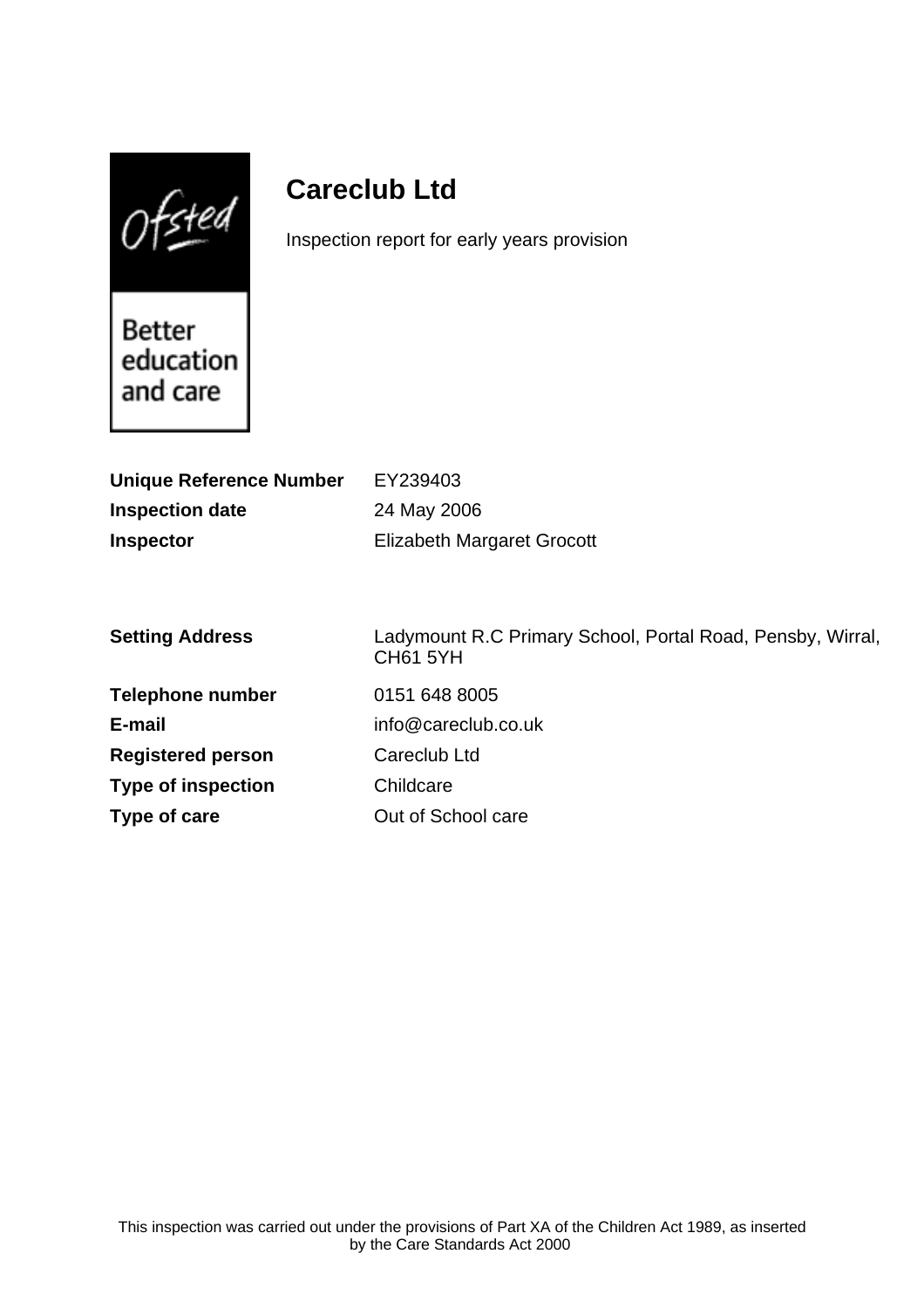# **ABOUT THIS INSPECTION**

The purpose of this inspection is to assure government, parents and the public of the quality of childcare and, if applicable, of nursery education. The inspection was carried out under Part XA Children Act 1989 as introduced by the Care Standards Act 2000 and, where nursery education is provided, under Schedule 26 of the School Standards and Framework Act 1998.

This report details the main strengths and any areas for improvement identified during the inspection. The judgements included in the report are made in relation to the outcomes for children set out in the Children Act 2004; the National Standards for under 8s day care and childminding; and, where nursery education is provided, the Curriculum guidance for the foundation stage.

The report includes information on any complaints about the childcare provision which Ofsted has received since the last inspection or registration or 1 April 2004 whichever is the later.

## **The key inspection judgements and what they mean**

Outstanding: this aspect of the provision is of exceptionally high quality Good: this aspect of the provision is strong Satisfactory: this aspect of the provision is sound Inadequate: this aspect of the provision is not good enough

For more information about early years inspections, please see the booklet Are you ready for your inspection? which is available from Ofsted's website: www.ofsted.gov.uk.

# **THE QUALITY AND STANDARDS OF THE CARE**

On the basis of the evidence collected on this inspection:

The quality and standards of the care are good. The registered person meets the National Standards for under 8s day care and childminding.

## **WHAT SORT OF SETTING IS IT?**

Careclub Ltd is one of three out of school facilities run by Careclub Ltd. It opened in September 2002 and operates from several areas within Ladymount RC Primary School in Pensby on the Wirral peninsular. The group is primarily for the children who attend Ladymount School.

A maximum of 40 children under eight may attend the club at any one time, although children aged up to 11 may attend. The club is open each weekday from 08:00 to 09:00 and 15:30 to 17:30 in term time only. All children share access to a secure enclosed outdoor play area.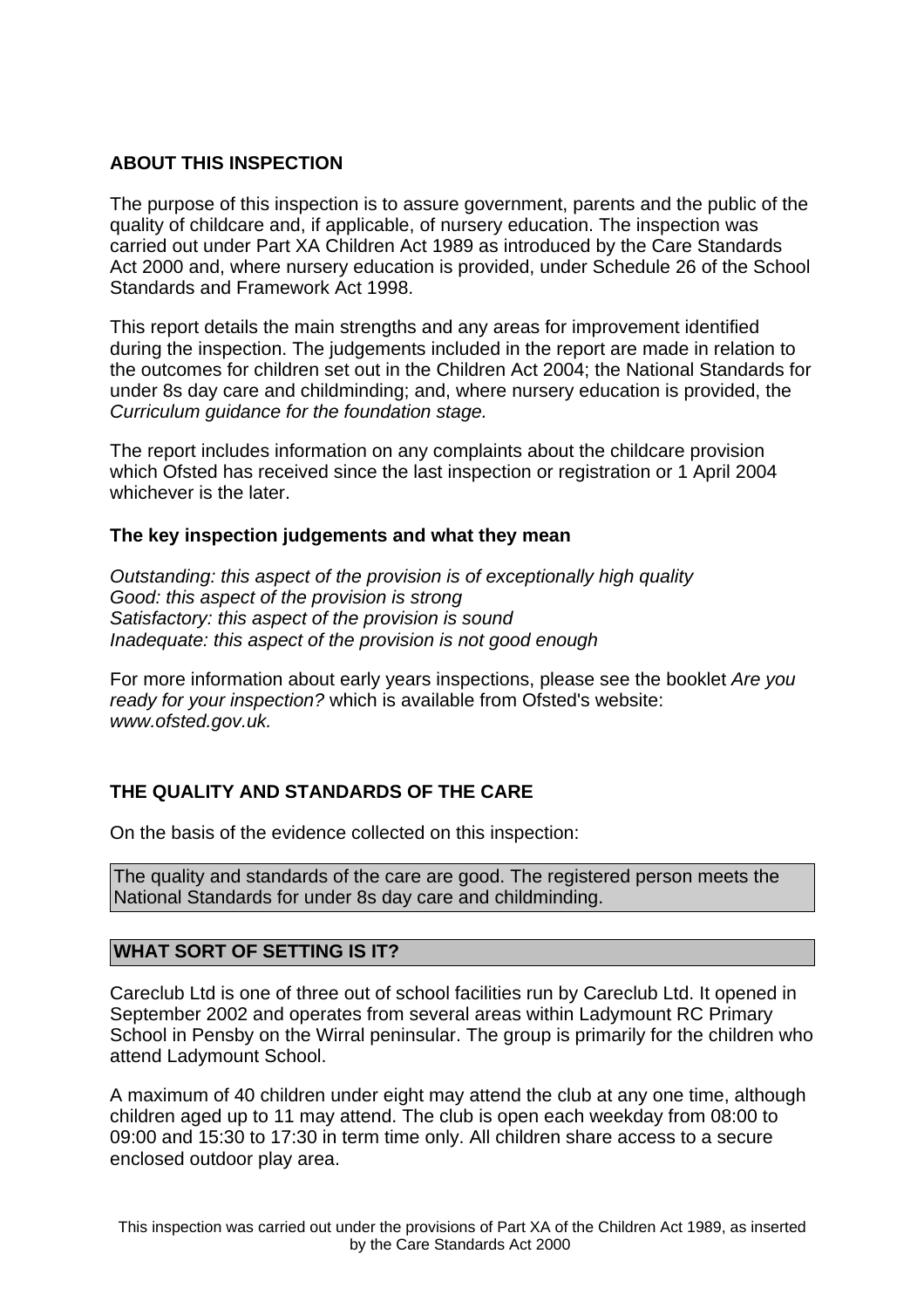There are currently 139 children on roll of whom 77 are aged from four to eight years. The club currently supports children with learning difficulties. They employ five members of staff, of these, all have appropriate early years qualifications or are working towards these.

# **THE EFFECTIVENESS OF THE PROVISION**

## **Helping children to be healthy**

The provision is good.

Children are cared for in a warm, clean environment. They are encouraged to develop good personal hygiene practices, such as hand washing before snack time and following physical activities outside. Children's health is promoted well by the staff's clear understanding of procedures. Most staff members possess current first aid certificates, further ensuring children's safety.

Staff take appropriate steps to ensure children's individual dietary needs are met. For example, parents inform the club of any allergies their child has and staff make sure the food and drink they provide is suitable. Snack time is used as a social occasion when children sit down together, listen to each other and discuss their day. Topics covered and snacks provided encourage children's understanding of healthy eating. For example they have breadsticks, rice cakes and fresh fruit as well as making their own plates of 'healthy food' in an art activity connected to the topic.

Children understand their bodies and know when they need a drink. They are able to access fresh drinking water at any time. When playing outside in the school playground, for example, children easily seek drinks from a jug prepared earlier.

Children enjoy taking part and participating in a wide range of activities that contribute to keeping them healthy. They use indoor and outdoor activities on a daily basis to develop their physical skills. Children enjoy physical games, such as skipping, football and various team games. These activities help children to develop their self-confidence and contribute to their good health and physical development.

## **Protecting children from harm or neglect and helping them stay safe**

The provision is good.

Children are cared for in a well-organised environment. Older children can play without interruptions from younger children and can follow their own interests because of the layout of the rooms. All areas are bright, with lots of natural light and decorated with children's artwork and posters making it most welcoming for children and visitors. This helps to develop the children's sense of belonging. Display boards contain useful information for parents and helps them to understand the day-to-day running of the provision for a good partnership between parents and staff.

Children independently select toys and activities from a range of good quality play resources. They are well supervised by staff who ensure that the resources are appropriate for the ages, interests and developmental stages of the children. All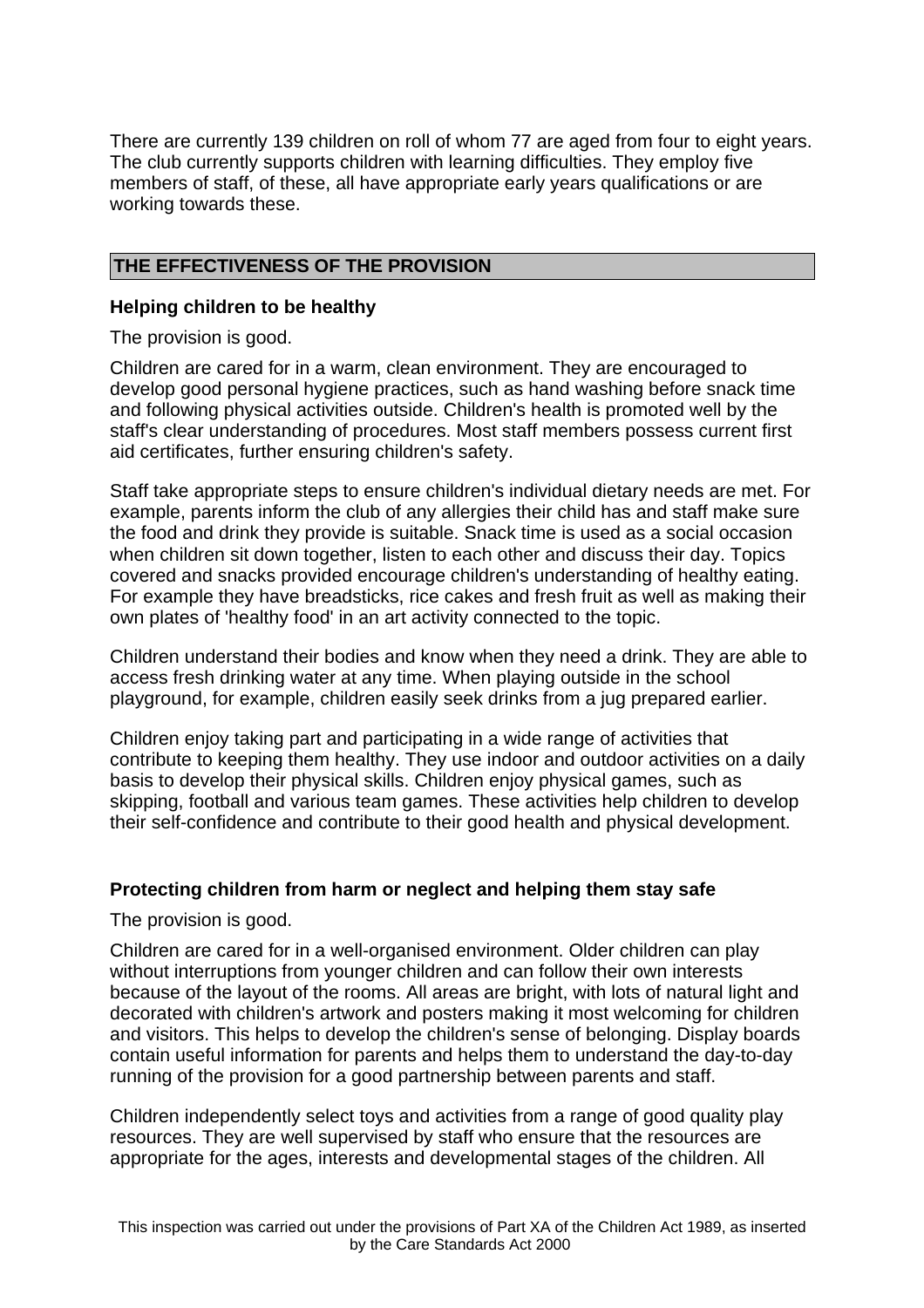resources are checked on a weekly basis and any that do not have continued suitability are recorded in the defective equipment log.

Children are learning about taking responsibility and keeping themselves safe by the staff's encouragement of practical issues. Procedures are in place to ensure children's safe transition between the club and school at the beginning of the day and equally when they return to the club at the end of the school day. Induction procedures are effective as newly appointed staff are clear about their roles and responsibilities. Staff complete health and safety checks daily, another procedure to ensure that the care they give contributes to children's all round enjoyment at the club.

Children's welfare is promoted as there is an appropriate child protection policy and staff have a clear understanding of the procedure to follow should they have any concerns about a child.

## **Helping children achieve well and enjoy what they do**

The provision is outstanding.

Warm and caring relationships are formed between children and staff as they talk and share jokes together whilst playing. They arrive at the club happy and eager to join in with the range of activities provided. The children are confident and interested in their surroundings, interacting well with staff and each other. Children are involved and consulted in planning the activities, helping to ensure that their individual needs are being met and enjoyment fulfilled.

Children are able to access a range of activities. For example, in the early morning they select from board games, small world play, craft and a football game on the computer. They amicably share and take turns, as they agree the rules for the club. Just before the start of the school day children join in a game of 'Guess Who'. The children thoroughly enjoy this game and the laughter and shear delight in the achievement that staff and children do not guess correctly, make it a resounding success. This sends the children off into school in a really good mood.

In the afternoon children can choose to play indoors or out, when weather allows, with a range of activities.

Staff listen and respond well to the children. They encourage and help develop children's suggestions and ideas, for different games. For example, they provide 'scoobies' and the children turn them into little people. Straws are used to make a weaving frame and children design their own football in time for a competition to celebrate the World Cup.

## **Helping children make a positive contribution**

The provision is good.

Children are encouraged to feel valued as they are welcomed individually when they arrive, have their work displayed and their ideas and suggestions implemented. They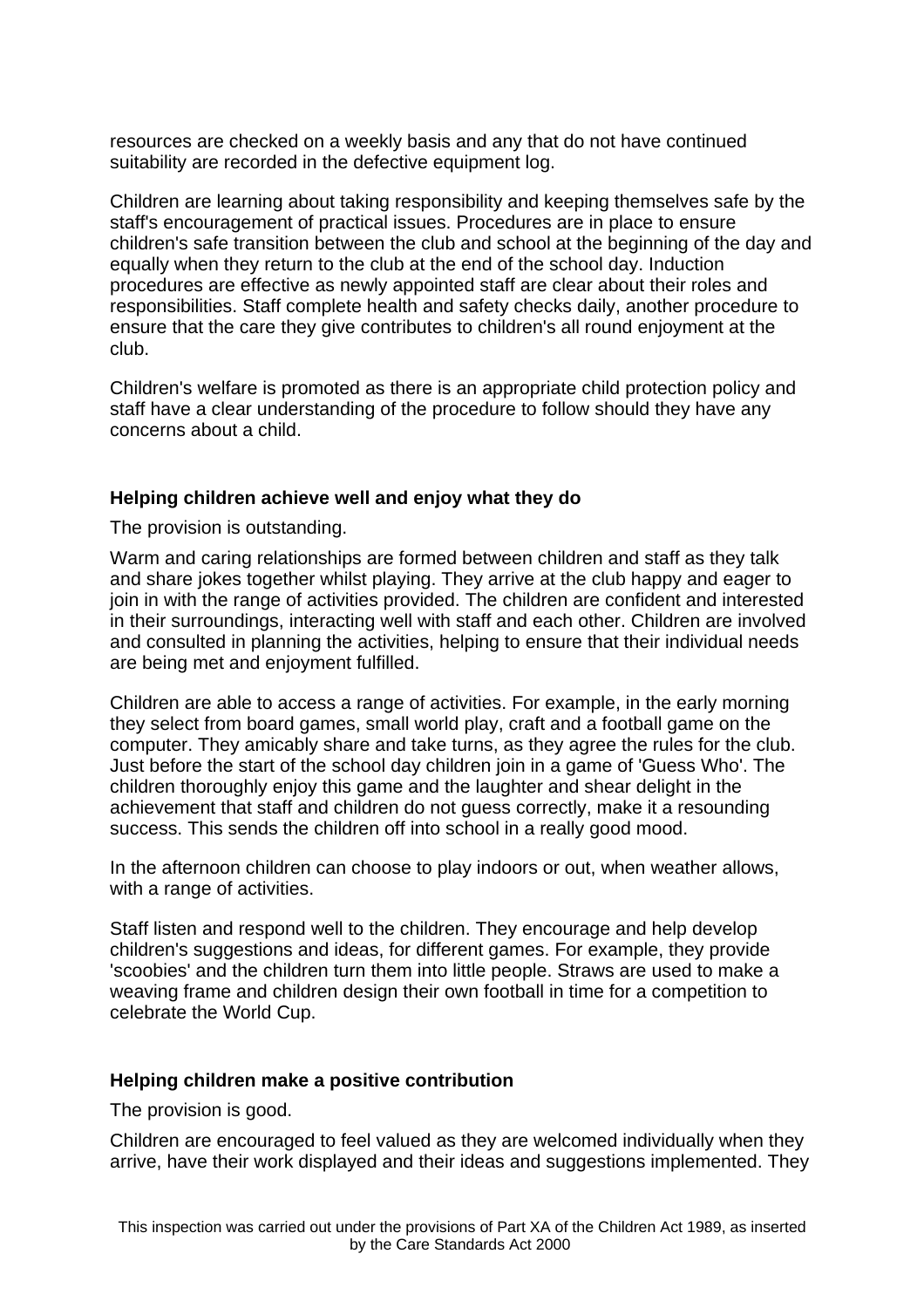have access to resources that reflect different cultures and disabilities. As part of the planned programme, children are encouraged to take part in a range of activities to gain an awareness of festivals and celebrations, for example, St George's Day, Diwali and Chinese New Year.

Children with learning difficulties are involved and supported to enjoy and participate in all activities provided. Children are valued and respected and in turn, show respect for each other. They offer help and support as needed, for example, when playing games, craft and enjoying sport activities. Children's behaviour is consistently good and their understanding of right and wrong is increased as they respond to gentle reminders to care for their environment, the club resources and each other. A recent topic connected with behaviour includes a talk on 'Bully Busters'.

Parents are welcomed into the club as staff have a friendly approach. Staff provide verbal feedback for parents at the end of the session to ensure they are aware about their child's care and individual needs. Staff ensure information about the provision is displayed where parents can access it and provide a condensed copy of the policies and procedures for parents at registration. A half termly newsletter 'The Careclub Courier', is produced, which contains the newsletter, reminders, quotes and jokes and information about topics, fundraising and quality assurance.

An appropriate procedure is in place to record any complaints made regarding the care that is provided.

#### **Organisation**

The organisation is outstanding.

The excellent organisation and planning of the club enables children to feel relaxed. The routine is designed to support children having freedom of choice and opportunities for spontaneous activities, as the children develop their own ideas and play. Staff have a supportive working relationship, their good communication skills enables each member to be aware of the others' movements at any time. There is a robust recruitment and staff relief system which promotes continuity of care for children and families. Regular team meetings take place to ensure that the club is meeting its aims.

All policies and procedures are individual to the setting, robust and fully support the expert practice of knowledgeable and highly skilled staff. They consistently give priority to protecting all children, promoting their well-being and supporting all to develop their potential and to have fun.

Overall, the setting meets the needs of the range of children for whom it provides.

#### **Improvements since the last inspection**

The last childcare inspection recommended that the club seek guidance on possible diets which could be provided within the setting, as there were limited facilities available. At the time the group offered biscuits and juice for the children's snack.